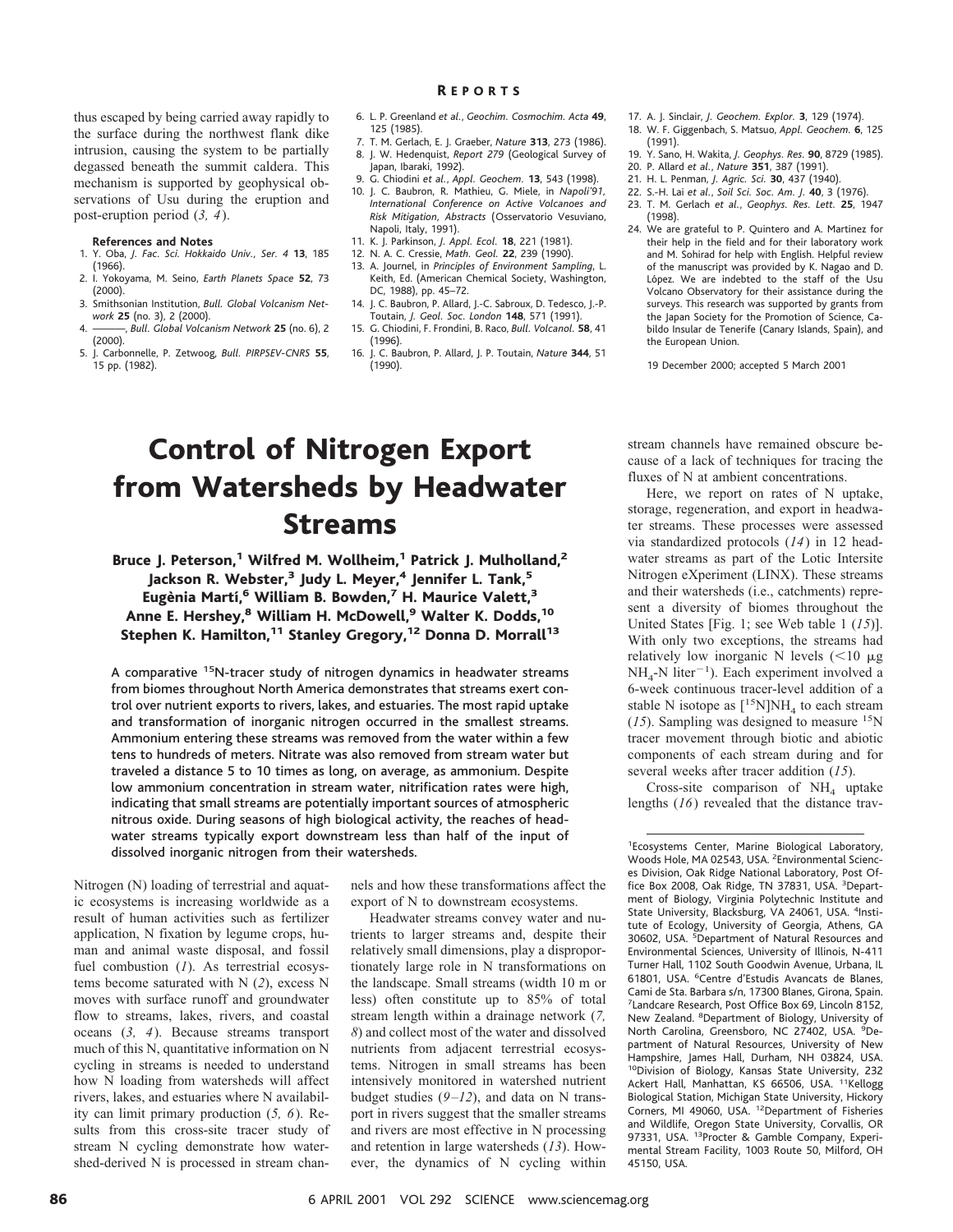eled by  $NH<sub>4</sub>$  molecules was strongly correlated with stream discharge, even across this wide range of biomes (Fig. 2). In headwater streams, uptake and removal processes occur mainly on sediments and biofilms covering submerged surfaces. Thus, the shallow depths and high surface-to-volume ratios characteristic of the smaller streams largely account for their short uptake lengths relative to larger streams (*17*). Most of the variation in uptake length among streams was attributable to differences in physical characteristics such as depth and current velocity, which correlate with discharge. But the residual variation in ammonium uptake length was due to differences in rates of uptake processes.

The mass transfer coefficient  $v_f$  (18) is a measure of  $NH<sub>4</sub>$  uptake rate, relative to availability in the water, that normalizes for physical effects of varying stream depth and current velocity. LINX streams ranged over only one order of magnitude in  $v_f$ , from about  $0.3 \times 10^{-4}$  to  $7.0 \times 10^{-4}$  m s<sup>-1</sup> (Fig. 3A). Similarly the rate of NH<sub>4</sub> uptake ( $\mu$ g m<sup>-1</sup>  $s^{-1}$ ) varied by an order of magnitude (Fig. 3B). Because the range in discharge among study streams varied over several orders of magnitude while  $v_f$  values varied much less as stream size increased, hydrological influences of stream depth and current velocity were the primary determinants of  $NH<sub>4</sub>$  uptake length.

NH<sub>4</sub> was removed from stream water primarily through assimilation by photosynthetic (unicellular algae, filamentous algae, and bryophytes) and heterotrophic (bacteria and fungi) organisms and by sorption to sediments (*19*), and secondarily by nitrification. Nitrification varied widely, from less than  $3\%$  of NH<sub>4</sub> removal (southern deciduous forest stream in North Carolina) to 60% (tropical rainforest stream in Puerto Rico) (Fig. 3B) ( $15$ ). On average, 70 to 80% of NH<sub>4</sub> removal was due to uptake on the stream bottom, and 20 to 30% was due to nitrification. Streams with high nitrification rates tended to have high  $NO<sub>3</sub>$  concentrations, which suggests that nitrification in stream channels as well as terrestrial  $NO<sub>3</sub>$  inputs affect stream  $NO<sub>3</sub>$  concentrations (*20*).

Nitrate was removed from stream water by biological assimilation and denitrification processes. The areal rate of  $NO<sub>3</sub>$  uptake ( $\mu$ g  $N m^{-2} s^{-1}$ ) in LINX streams was on average about equal to  $NH<sub>4</sub>$  uptake (Fig. 3C), even though  $NO<sub>3</sub>$  concentrations averaged about an order of magnitude greater than  $NH<sub>4</sub>$  concentrations in these streams [Web table 1  $(15)$ ]. Thus, NO<sub>3</sub> molecules traveled on average about 10 times as far as  $NH<sub>4</sub>$  molecules.

One day after stopping the <sup>15</sup>N tracer addition, we measured rates of  $[^{15}N]NH<sub>4</sub>$  and [<sup>15</sup>N]NO<sub>3</sub> release from the stream bottom at each site to determine how rapidly the <sup>15</sup>N stored on the stream bottom was being re-

### R EPORTS

turned to the water [i.e., the rate of inorganic N regeneration (15)]. The rate of  $[^{15}N]NH_{4}$ plus  $[15N]NO<sub>3</sub>$  regeneration ranged from undetectable to 63% of the prior tracer addition rate (Fig. 3D), indicating that N fluxes from the stream bottom back to the water were also important in determining inorganic N concentrations. Because experiments were done during periods of relatively high biotic activity, excesses of inorganic N removal over regeneration were expected. However, over annual cycles, stream channels do not normally accumulate nutrient or organic matter stocks, and consequently most of this stored N will ultimately be exported as regenerated inorganic, gaseous, or organic N within a period ranging from weeks to several years (*21, 22*).

The emergent general pattern of N cycling in these headwater streams is summarized in Fig. 4.  $NH<sub>4</sub>$  entering the streams is rapidly removed from the water by biological assimilation, sorption, and nitrification. Inputs of NO<sub>3</sub> are removed on average less efficiently.  $NH<sub>4</sub>$  concentrations are typically lower than  $NO<sub>3</sub>$  concentrations because  $NO<sub>3</sub>$  inputs are often higher than  $NH_4$  inputs,  $NH_4$  sorbs more readily to sediments,  $NH<sub>4</sub>$  assimilation is energetically preferable to  $NO<sub>3</sub>$  assimilation  $(23)$ , and NH<sub>4</sub> is rapidly nitrified. The  $NO<sub>3</sub>$  and  $NH<sub>4</sub>$  sequestered as sorbed and organic N on stream bottoms turn over on time scales of weeks to months with a release of important amounts of  $NH<sub>4</sub>$  and  $NO<sub>3</sub>$  back to the stream water.

Frequently these input and removal pro-



**Fig. 1.** Location of the LINX study streams. Letters below stream names indicate codes for streams and locations (e.g., BBNH  $=$  Bear Brook, New Hampshire). See Web table 1 (15).

**Fig. 2.** Relation between stream discharge  $(Q)$  and NH<sub>4</sub> uptake length (S<sub>w</sub>) for<br>the LINX streams. streams. Stream points are abbreviated by name and state; see Web table 1 (*15*) for full stream names. Letters next to abbreviations refer to date of sampling:  $a =$ day 0,  $b =$  day 20, and  $c =$  day 41 (or day 35 for KCKS). NH<sub>4</sub>-S<sub>w</sub> in BBNH was also determined in summer 1998 during a second <sup>15</sup>N addition and is denoted by BBNH98. The solid line is the regression; dashed lines are the 95% confidence interval (CI) of the relation for all points. The regression equation is log(NH<sub>4</sub>-S<sub>w</sub>) = 0.71<br>log(Q) + 0.78 (r<sup>2</sup> =  $0.71, n = 30, P < 0.01$ .

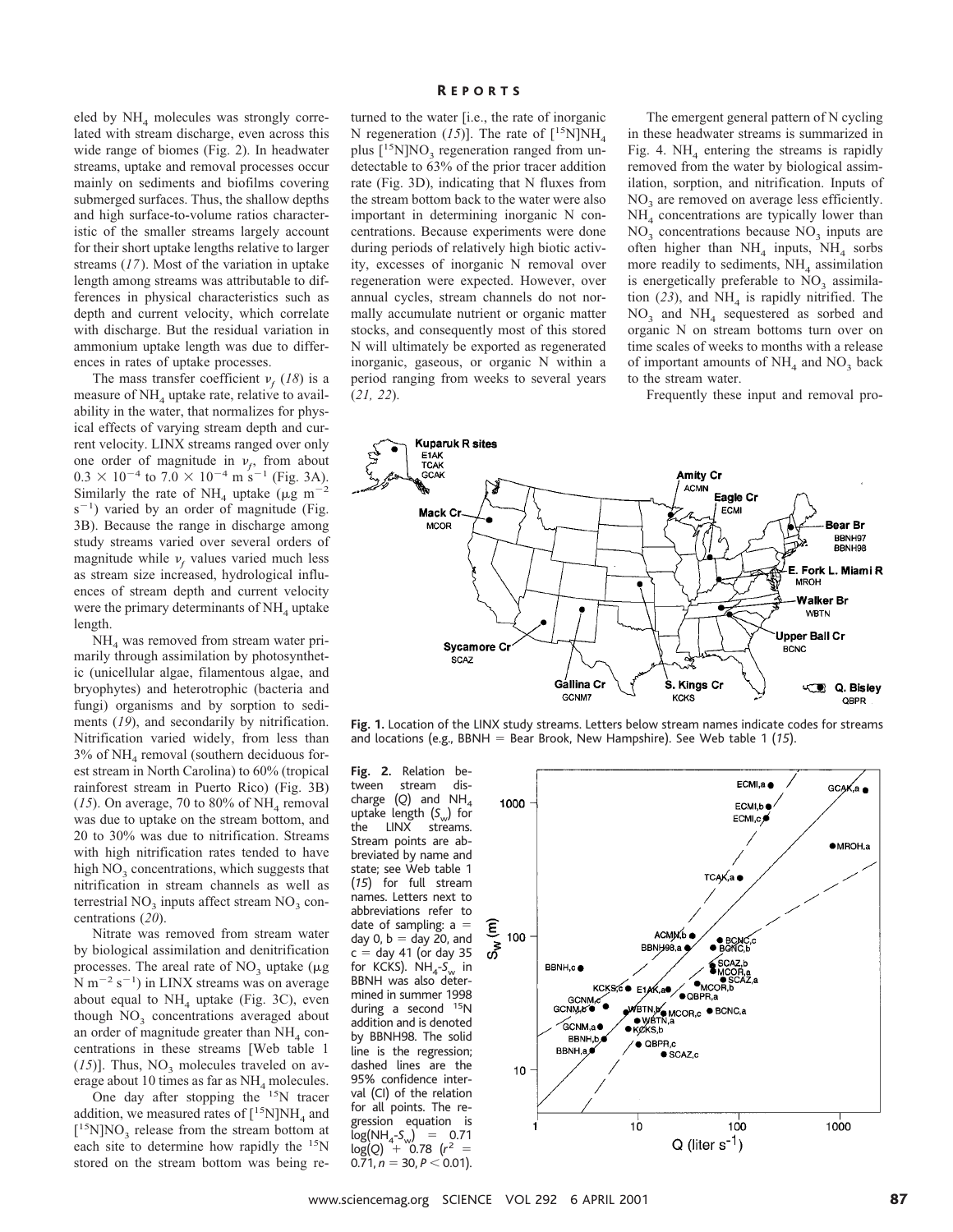cesses are balanced, such that  $NH<sub>4</sub>$  and  $NO<sub>3</sub>$ concentrations in streams exhibit only slight variation with distance [but see (*24*)]. Constant longitudinal concentration profiles have been interpreted to indicate that stream channels are relatively unreactive conduits with nutrient levels determined solely by terrestrial inputs, but our study and others suggest otherwise (*13, 21, 22, 25–29*). We find that  $NH<sub>4</sub>$  and  $NO<sub>3</sub>$  concentrations in streams are in dynamic balance, controlled by input, nitrification, biological uptake, sorption, and regeneration.

To illustrate the impact of stream channel processes on inorganic N export from small watersheds, we computed how N processing rates measured in LINX streams (data from Fig. 3) would alter  $NO_3$  and  $NH_4$  concentrations of headwater spring and lateral seepage inputs by the time water in a headwater stream channel passed a monitoring station located 1 km downstream (*15*) (Fig. 5). We chose input nitrogen concentrations in the spring and in seepage inputs distributed along the entire stream channel of 20  $\mu$ g N liter<sup>-1</sup> for NH<sub>4</sub> and 50  $\mu$ g N liter<sup>-1</sup> for NO<sub>3</sub> (Fig. 5); these values are reasonable considering ambient concentrations in LINX streams [Web table 1 (*15*)].

When rates of stream N processing were set to match the average  $NH<sub>4</sub>$  and  $NO<sub>3</sub>$  kinetics measured in LINX streams (Fig. 5, scenario 1), the 1-km reach retained 64% of DIN (dissolved inorganic nitrogen; sum of  $NH<sub>4</sub>$ and  $NO<sub>3</sub>$ ) inputs from land and exported the remaining 36% downstream.  $NH<sub>4</sub>$  and  $NO<sub>3</sub>$ concentrations were much reduced at the downstream end of the reach (2.7 and 20.6  $\mu$ g liter<sup>-1</sup>, respectively). The higher concentration of  $NO_3$  versus  $NH_4$  at 1 km resulted from a combination of higher  $NO<sub>3</sub>$  input, production of  $NO<sub>3</sub>$  in the stream via nitrification, and the longer uptake distance for  $NO<sub>3</sub>$  compared to  $NH<sub>4</sub>$ .

To illustrate the consequences of the variability in N cycle process rates among LINX streams, we evaluated a series of alternative N processing scenarios consistent with the range of measured uptake, nitrification, and stream bottom regeneration rates. Stream water chemistry at the 1-km monitoring site under all scenarios reflected both DIN concentrations in seepage inputs and changes caused by stream processes. Model scenarios 2 and 3 compared low versus high  $NH<sub>4</sub>$  uptake rates (Fig. 5). The measured range of  $NH<sub>4</sub>$  uptake rates was relatively small, and thus downstream DIN concentration varied only 6%. However, when  $NH<sub>4</sub>$ uptake was arbitrarily set to zero, DIN retention fell to only 35% of inputs (scenario not shown). Changing the nitrification rate from undetectable to the highest measured (scenarios 4 and 5, respectively) increased  $NO<sub>3</sub>$  concentration in the stream and increased DIN export by 8%. If  $NO<sub>3</sub>$  uptake was set to zero (scenario 6), stream

### R EPORTS

water  $NO<sub>3</sub>$  concentrations were even greater than in seepage inputs due to nitrification, and DIN retention fell to  $15%$ . High NO<sub>3</sub> uptake, on the other hand, resulted in an estimated retention of 87% of DIN inputs (scenario 7). Inorganic N regeneration from the stream bottom varied from below detection to 63% of DIN uptake (Fig. 3D); DIN retention was 72% with zero regeneration and 51% with high regeneration (scenarios 8 and 9). In all scenarios in Fig. 5,  $NO<sub>3</sub>$  input concentrations were 2.5 times  $NH<sub>4</sub>$  concentrations. Unless  $NH<sub>4</sub>$  or  $NO<sub>3</sub>$  uptake was unusually low, the model scenarios estimated 60 to 70% retention of DIN inputs. Retention would be even greater if seepage inputs were dominated by  $NH<sub>4</sub>$  because of the higher mass transfer coefficients for  $NH<sub>4</sub>$  than for  $NO<sub>3</sub>$ .

Headwater streams retain and transform important amounts of inorganic N, frequently more than 50% of the inputs from their watersheds. It is probable that low to moderate inorganic N inputs to headwater streams will be removed or transformed within minutes to hours and within a few tens to hundreds of

meters. In larger streams, the times and distances increase in proportion to depth (*13, 17*) or discharge (*30*) (Fig. 2). During transit from uplands to oceans via the stream network, most inorganic N inputs to headwater streams will undergo multiple cycles of uptake, storage, and regeneration, referred to as spiraling (*31, 32*). Repeated cycles of nitrification, stream bottom N uptake, and regeneration set the stage for  $NO<sub>3</sub>$  removal by denitrification and for production of the greenhouse gas  $N<sub>2</sub>O$  during redox transformations occurring during both nitrification and denitrification processes (*33*).

As N inputs to streams increase, the capacity of streams to effectively retain and transform nitrogen inputs will be overwhelmed (*30*) and inorganic N will be transported much farther, with consequent increases in eutrophication of rivers, lakes, and estuaries. The small-size streams may be the most important in regulating water chemistry in large drainages because their large surfaceto-volume ratios favor rapid N uptake and processing (Fig. 2). Yet small streams are



**Fig. 3.** Site-specific rates of N cycling in<br>LINX streams. (A) LINX streams. Mass transfer coefficients for  $NH<sub>A</sub>$  and NO<sub>3</sub>. (B) Rates of NH<sub>4</sub> removal and direct nitrification. (**C**) Rates of  $NO<sub>3</sub>$  uptake compared to  $NH<sub>4</sub>$  uptake. (**D**) Rates of inorganic N regeneration from the stream bottom, expressed as a percentage of the 15N addition rate. Error bars refer to 95% CI. Symbols: \*, a minimum estimate of  $NO<sub>3</sub>$  mass<br>transfer coefficient coefficient  $(\nu_f)$  and uptake and a maximum estimate of nitrification; \*\*, nitrification or regeneration estimates that are likely maxima because of low <sup>15</sup>N enrichments; BD, below detection; ND, no data.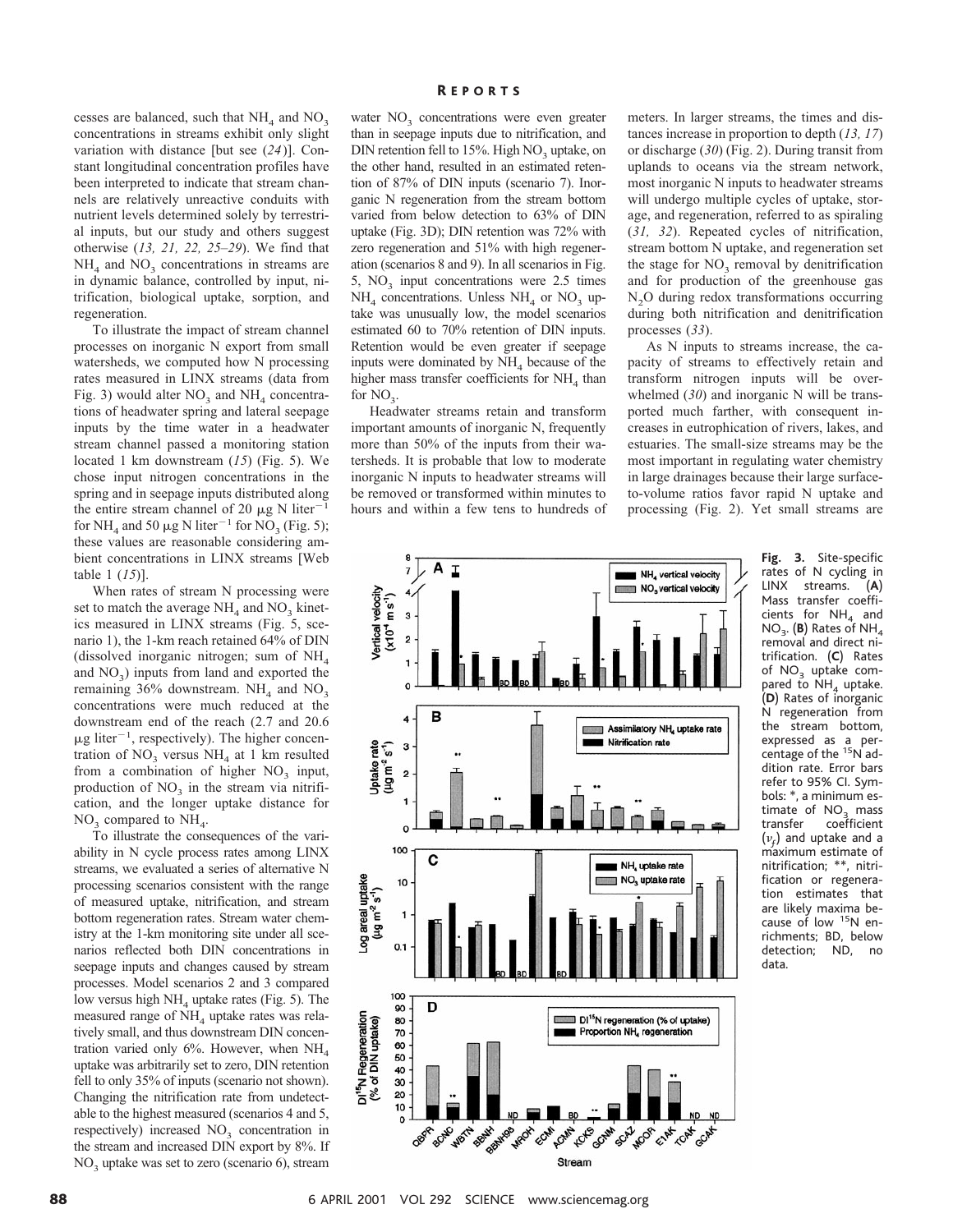## R EPORTS

endangered because they are the most vulnerable to human disturbance, such as diversion, channelization, and elimination in agricultural and urban environments (*34*). Restoration and preservation of small stream ecosystems should be a central focus of management strategies to ensure maximum N processing in watersheds, which in turn will improve the quality of water delivered to downstream lakes, estuaries, and oceans.



seepage from catchment

Fig. 4. Conceptual model of DIN dynamics in headwater stream ecosystems. NH<sub>4</sub> and NO<sub>3</sub> enter the stream reach via stream flow and lateral seepage.  $NH<sub>4</sub>$  removal is due to uptake by primary producers, bacteria, and fungi plus direct nitrification. Indirect nitrification is the conversion of NH $_A$ mineralized from organic matter to  $NO_3$ .  $NO_3$  removal from the water is primarily via assimilation by biota and denitrification on the channel bottom. Regeneration is the release of NH<sub>4</sub> and NO<sub>3</sub> from the stream bottom back to the water column and is the net result of several interacting processes, including mineralization, indirect nitrification, denitrification, and reuptake by organisms.  $NO<sub>3</sub>$  and  $NH<sub>4</sub>$  remaining in the water are exported downstream.



**Fig. 5.** Model scenarios of the impact of stream N cycle processes on spring and seepage water chemistry within the first kilometer of flow in a headwater stream (*15*). The leftmost bar represents the inorganic N composition of groundwater entering the stream via the spring and laterally via seepage along the entire channel length. Remaining bars show predicted stream water chemistry at 1 km from the stream origin for scenarios where  $NH<sub>4</sub>$  and  $NO<sub>3</sub>$  removal, nitrification, storage, and regeneration rates are constrained to be within the ranges of measured rates in LINX streams. Scenario 1 is based on the mean N process rates measured across all LINX streams. All subsequent scenarios vary only one rate at a time from scenario 1. The percentages associated with each scenario are the calculated retention of inorganic N by the stream ecosystem. Scenarios 2 and 3 compare low versus high  $NH<sub>4</sub>$  uptake rate, scenarios 4 and 5 compare low versus high nitrification rate, scenarios 6 and 7 compare zero versus high  $NO<sub>3</sub>$  uptake rate, and scenarios 8 and 9 compare low versus high inorganic N regeneration rates.

#### **References and Notes**

- 1. P. M. Vitousek *et al.*, *Ecol. Appl.* **7**, 737 (1997).
- 2. J. Aber *et al.*, *Bioscience* **48**, 921 (1998).
- 3. B. J. Peterson, J. M. Melillo, *Tellus* **37**, 117 (1985).
- 4. T. E. Jordan, D. E. Weller, *Bioscience* **46**, 655 (1996). 5. J. J. Elser, E. R. Marzolf, C. R. Goldman, *Can. J. Fish. Aquat. Sci.* **47**, 1468 (1990).
- 6. C. S. Hopkinson, J. J. Vallino, *Estuaries* **18**, 598 (1995).
- 7. R. J. Naiman, in *Periphyton of Freshwater Ecosystems*,
- R. Wetzel, Ed. (Junk, The Hague, 1983), pp. 191–198. 8. R. E. Horton, *Bull. Geol. Soc. Am.* **56**, 275 (1945).
- 9. F. H. Bormann, G. E. Likens, D. W. Fisher, R. S. Pierce, *Science* **159**, 882 (1968).
- 10. K. J. Nadelhoffer, M. Downs, B. Fry, A. Magill, J. D. Aber, *Env. Monitor. Assess.* **55**, 187 (1999).
- 11. G. E. Likens, F. H. Bormann, N. M. Johnson, D. W. Fisher, R. S. Pierce, *Ecol. Monogr.* **40**, 23 (1970).
- 12. G. M. Lovett, K. C. Weathers, W. V. Sobczak, *Ecol. Appl.* **10**, 73 (2000).
- 13. R. B. Alexander, R. A. Smith, G. E. Schwarz, *Nature* **403**, 758 (2000).
- 14. Identical protocols were followed for experimental design and measurement of hydraulic parameters, nutrients, stream metabolism, N mass distribution in biological and detrital compartments, and stable isotope ratios at all sites. All  $NH<sub>4</sub>$  and  $NO<sub>3</sub>$  concentrations are given in  $\mu$ g of N (e.g., NH<sub>4</sub>-N). NO<sub>3</sub> concentrations include nitrite  $(NO<sub>2</sub>)$ , which occurs in very low concentrations in these streams.
- 15. For supplementary material on stream sites, isotope additions, stream sampling, calculation of nitrification and  $NO<sub>3</sub>$  uptake, calculation of inorganic N regeneration, and the N model, see *Science* Online (www.sciencemag.org/cgi/content/full/292/5514/ 86/DC1).
- 16. Ammonium uptake length  $(NH_4-S_w)$  is the average downstream distance traveled by  $NH_4$  molecules before removal from the water (*32*). Thus, for any given discharge and  $NH<sub>4</sub>$  concentration, a relatively short uptake length indicates a high NH<sub>4</sub> uptake rate, and vice versa.  $NH_4$  uptake length was calculated from the rate of decline of  $[15N]NH_4$  flux ( $\mu$ g <sup>15</sup>N s<sup>-1</sup>) over distance downstream of the addition site. [<sup>15</sup>N]NH<sub>4</sub> flux at each station was determined from the  $\delta^{15}$ N value, NH<sub>4</sub> concentration, and discharge at each station. S<sub>w</sub> was determined from the negative inverse of the slope of natural log–transformed, background-corrected  $[$ <sup>15</sup>N]NH<sub>4</sub> flux values versus distance  $[S_w = -1/k_1,$  where  $k_1$  is the distance-specific uptake rate  $(m^{-1})$ ].
- 17. Stream Solute Workshop, *J. N. Am. Benthol. Soc.* **9**, 95 (1990).
- 18. The mass transfer coefficient  $v_f$  is the velocity (m  $s^{-1}$ ) at which a nutrient molecule moves from the water column to the stream bottom as a result of biological demand or sorption processes:  $v_f = (v \times v)$ *h*)/*S<sub>w</sub>*, where  $v =$  water velocity (m s<sup>-1</sup>),  $h =$  water depth (m), and  $S_w =$  uptake length (m). Areal uptake<br>rate (*U*,  $\mu$ g m<sup>-2</sup> s<sup>-1</sup>) was determined by *U* =  $v_f$  × C, where *C* is the ambient nutrient concentration.
- 19. Retention of  $NH<sub>4</sub>$  on the stream bottom may occur through biological processes of assimilation by organisms (*25*) as well as through physical sorption onto fine sediments or organic detritus (*35*). These two processes also may interact, as when adsorbed  $NH<sub>4</sub>$  is taken up by microorganisms. The rate of [<sup>15</sup>N]NH<sub>4</sub> removal measured in this study was the sum of both processes. However, because the <sup>15</sup>N addition did not change the  $NH<sub>4</sub>$  concentration and isotopic equilibration with sorbed  $NH<sub>4</sub>$  would occur in minutes to hours, we expect that most removal during the 6-week experiment was due to biological processes.
- 20. The relation between nitrification rate and nitrate concentration was  $log[NO<sub>3</sub>] = 0.72 \times log(nitrifica-1)$ tion rate) + 2.23 ( $r^2 = 0.\overline{5}$ ,  $n = 10$ ).
- 21. B. J. Peterson, M. Bahr, G. W. Kling, *Can. J. Fish. Aquat. Sci.* **54**, 2361 (1997).
- 22. P. L. Mulholland *et al.*, *Ecol. Monogr.* **70**, 471 (2000). 23. W. K. Dodds, J. C. Priscu, B. K. Ellis, *J. Plankton Res.* **13**,
- 1339 (1991).
- 24. L. Dent, N. C. Grimm, *Ecology* **80**, 2283 (1999). Natural features of water and nutrient flow paths in the riparian and hyporheic zones of streams can